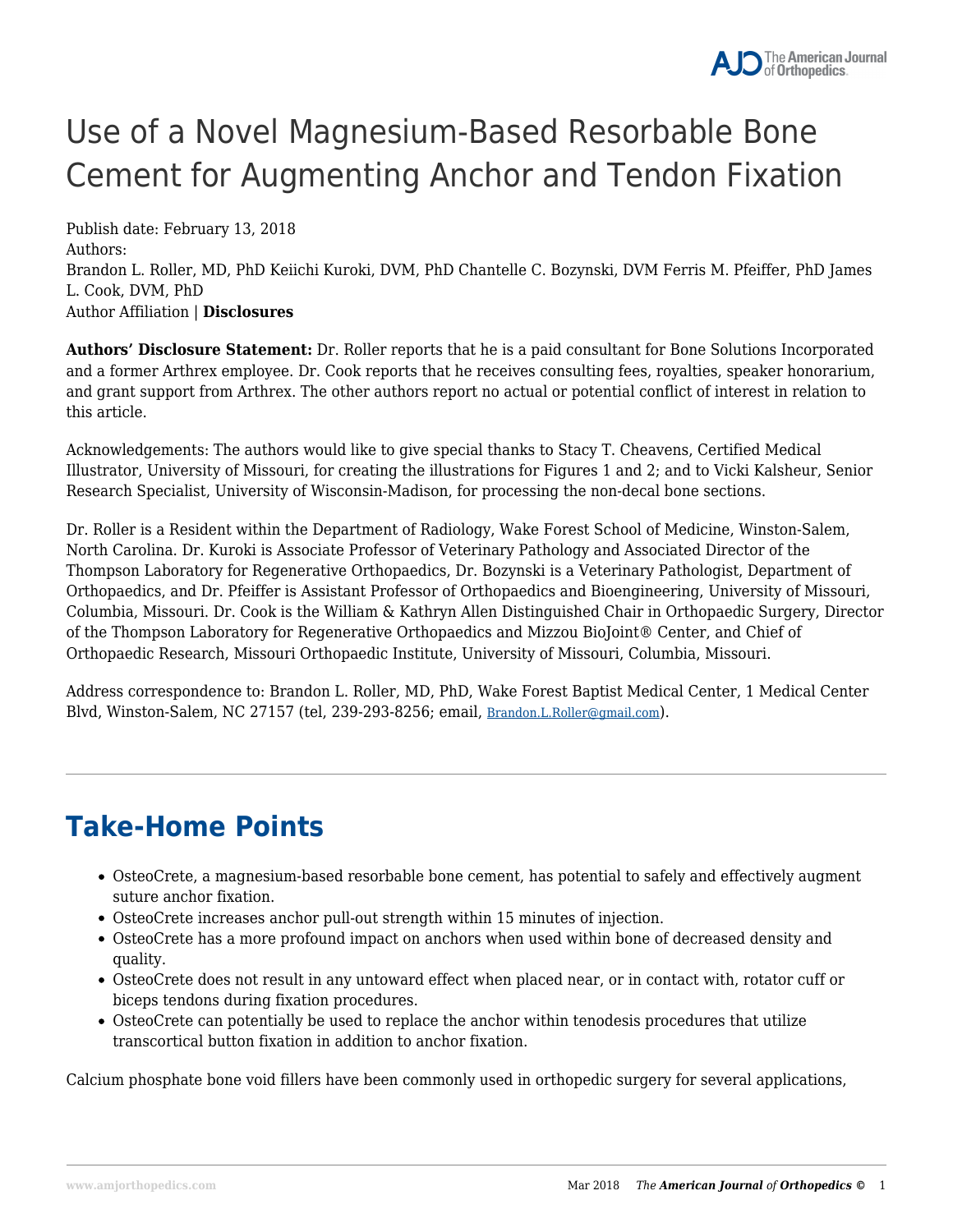

including, but not limited to, a variety of fracture fixation or augmentation procedures.<sup>1-8</sup> Continuing research on calcium phosphates has evidenced that the addition of magnesium phosphate to the formulation results in improved reactivity of the bone void filler. An in vitro study demonstrated enhanced attachment and proliferation of  $MG_{63}$  osteoblast-like cells on calcium magnesium phosphate cement (CMPC), in comparison with calcium phosphate cement (CPC), along with increased cellular alkaline phosphatase activity. $^9$  The authors further explored the proliferation rates of  $MG_{63}$  cells by comparing CMPC with CPC and magnesium phosphate cement (MPC), and observed significantly increased proliferation of cells on CMPC. They also compared CMPC and CPC using a rabbit bone void model and observed substantial CMPC resorption with new bone formation at the 3 month time point and further reported that the majority of the defect had filled with new bone at 6 months, whereas CPC resulted in  $\langle 10\%$  new bone formation after 6 months.<sup>10</sup> The authors continued to study the differences between CPC, MPC, and CMPC and identified increased proliferation of bone marrow stromal cells (bMSCs), when the cells were associated with CMPC and MPC, and when compared to that with CPC. The osteogenic differentiation of bMSCs was highest in the CMPC and CPC groups, when compared to that in the MPC group, with no significant difference between the CMPC and CPC groups. The authors also compared these 3 different formulations using a rabbit maxillary sinus floor elevation model, in which CMPC resulted in increased new bone formation and mineralization compared to that with CPC and MPC, which was further enhanced with the addition of  $bMSCs.<sup>11</sup>$ 

These studies highlight the importance of having both a magnesium phosphate and a calcium phosphate component for a resorbable cement intended for use as a bone void filler. The rationale behind this strategy is related to the release of magnesium ions from the magnesium phosphate component. Magnesium has been shown to increase the proliferation of bMSCs, improve the attachment and growth of osteoblasts, stimulate the proteins involved in bone regeneration, enhance new bone formation, and boost bone mineralization. $12,13$ 

OsteoCrete (Bone Solutions Incorporation) is a novel CMPC composed of magnesium oxide, monopotassium phosphate, monosodium phosphate, hydroxyapatite, and sucrose. OsteoCrete has been demonstrated to significantly increase peak torque-to-failure of stainless-steel cortical bone screw fixation, when compared with screw fixation without augmentation and screw fixation with calcium phosphate augmentation using an in vivo equine model. In the same study, the authors showed that OsteoCrete resulted in an interface toughness that was significantly increased compared to that with no treatment, CPC augmentation, and polymethylmethacrylate (PMMA) augmentation. At 6 months after implantation, woven bone had replaced 69% of the OsteoCrete at the screw interface, compared to 44% of that with CPC.<sup>14</sup> An equine study examined the effects of OsteoCrete on bone stability and healing using a metatarsal osteotomy model; the study reported significantly improved radiographic callus formation and a greater amount of new bone formation within the fracture gap when compared to that with CPC augmentation or no augmentation. OsteoCrete also secured the fragment significantly better than the CPC and control groups based on a decreased fracture gap over time.<sup>15</sup> Another study using a preclinical anterior cruciate ligament (ACL) reconstruction model reported that OsteoCrete resulted in significantly better new bone formation in the tibial tunnel, a smaller amount of fibrous tissue, more cartilage formation at the tendon-bone interface, and a higher ultimate load-to-failure compared to that with standard ACL reconstruction in the contralateral limb after 6 weeks.<sup>16</sup> OsteoCrete and PMMA were evaluated in terms of biomechanical fixation of a stemless humeral prosthesis, with data showing that both groups have higher failure loads, failure displacements, and failure cycles when compared to those with the control, nonaugmented group.<sup>17</sup> Another preclinical model evaluated cranial bone flap augmentation with 2 resorbable cements and highlighted faster cement resorption and replacement with bone, along with superior stability within the OsteoCrete group compared to that with CPC.<sup>18</sup> In a preclinical bone void study conducted for obtaining US Food and Drug Administration 510(k) clearance, OsteoCrete resulted in 83% greater resorption than that with CPC after 12 weeks and 35% greater resorption at 26 weeks, with 84% of OsteoCrete being resorbed and replaced with woven or lamellar mineralized bone of normal morphology at the 26-week time point (unpublished data provided by Bone Solutions Incorporated [BSI]).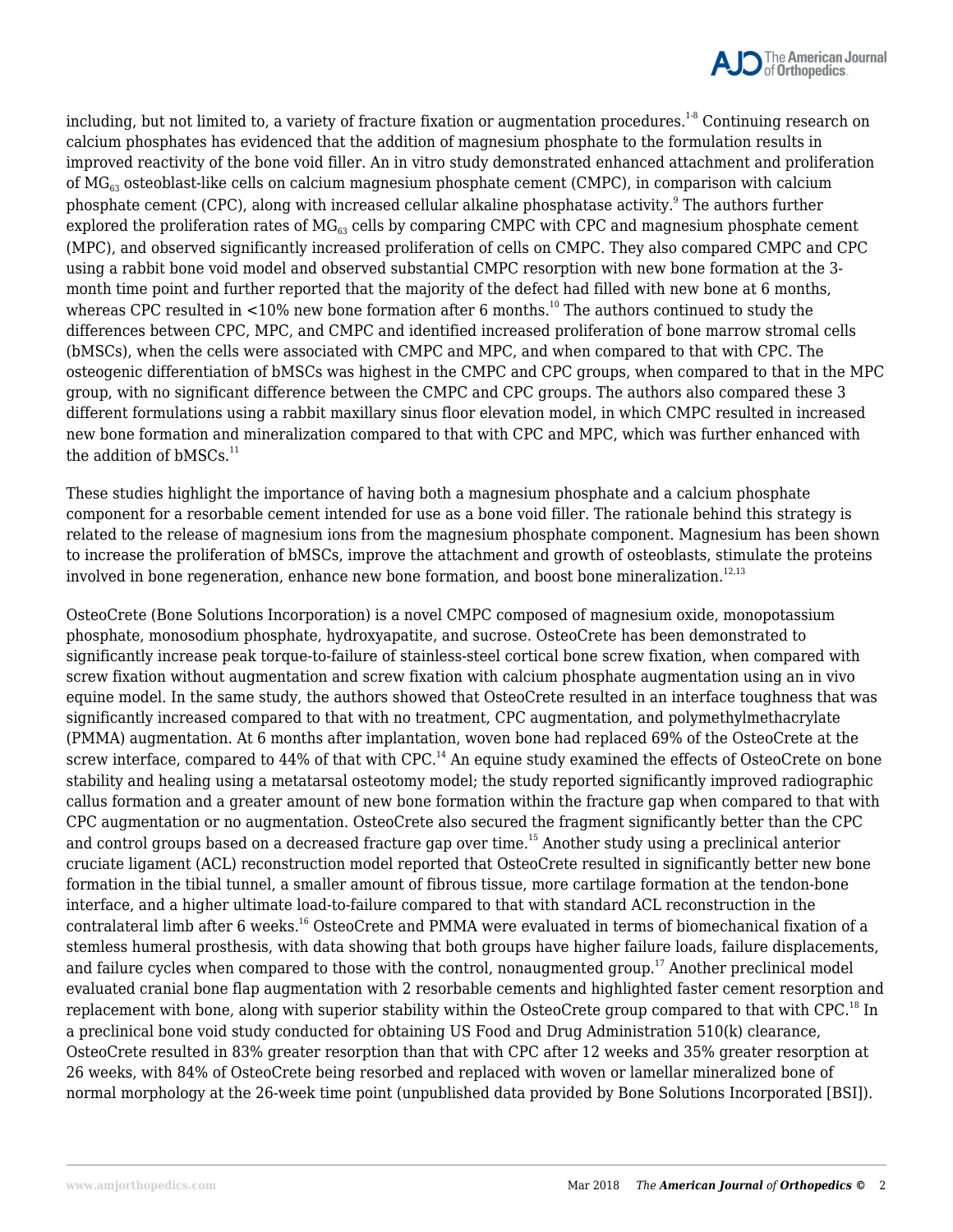

These data indicate that CMPCs such as OsteoCrete appear to have potential benefits for augmenting the healing of bone implants and bone soft tissue. Therefore, the objective of this study was to assess the safety and efficacy of OsteoCrete in applications for the augmentation of anchor and tendon fixation in rotator cuff repair and biceps tenodesis procedures, respectively. Improving healing for these 2 commonly performed procedures would be of great benefit in improving the functional outcomes and mitigating the complications and morbidity.

## **Materials and Methods**

### **In Vitro Study Methods**

Cadaveric humeri ( $N = 12$ , six matched pairs) of females (age, 70-75 years) were warmed to 37°C prior to testing. Two 4.75-mm vented anchors (SwiveLock, Arthrex) with FiberTape were implanted into a lateral row position (anterior and posterior anchor positioning) of a double-row rotator cuff repair within the greater tuberosity. One anchor was injected with 1 ml of OsteoCrete–after preparation according to the manufacturer's instructions–through the cannulation channel after placement, and the other anchor served as the uninjected control for each humerus. For the six matched pairs, the OsteoCrete group and the control group were rotated with respect to anterior vs posterior location within the lateral row position. After 15 minutes of the injection, straight pull-to-failure (12 in/min) was performed. Data were compared between the groups for significant (*P* < .05) differences using *t*-tests and Pearson correlation.

### **In Vivo Study Methods**

With Institutional Animal Care and Use Committee approval, adult (age, 2-4 years) purpose-bred dogs ( $N = 8$ ) underwent aseptic surgery of both forelimbs for rotator cuff (infraspinatus) tendon repair (**Figure 1**) and biceps tenodesis (**Figure 2**). For the rotator cuff repair, two 4.75-mm vented anchors (1 medial and 1 lateral) with FiberTape were used in a modified double-row technique to repair the acutely transected infraspinatus tendon. In one limb, 1 ml of OsteoCrete was injected through both anchors; the other limb served as the uninjected control. For the biceps tenodesis procedure, the long head of the biceps tendon was transected at its origin and whipstitched. The tendon was transposed and inserted into a 7-mm diameter socket drilled into the proximal humerus using a tension-slide technique with a transcortical button for fixation. In one limb, 1 ml of OsteoCrete was injected into the socket prior to final tensioning and tying. In the contralateral limb, a 7-mm interference screw (Bio-Tenodesis™ Screw, Arthrex) was inserted into the socket after tensioning and tying. The dogs were allowed to perform out-of-kennel monitored exercise daily for a period of 12 weeks after surgery and were then sacrificed.

The infraspinatus and biceps bone-tendon-muscle units were excised en bloc. Custom-designed jigs were used for biomechanical testing of the bone-tendon-muscle units along the anatomical vector of muscle contraction. Optical markers were mounted at standardized anatomical locations. Elongation of the repair site was defined as the change in distance between markers and was measured to 0.01-mm resolution using an optical tracking system (Optotrak Certus, NDI), synchronized with measurement of the applied tension load. The bone-tendon-muscle units were loaded in tension to 3-mm elongation at a displacement controlled rate of 0.01 mm/s. Load at 1-mm, 2 mm, and 3-mm displacement of the tendon-bone junction was extracted from the load vs the displacement curve of each sample. Stiffness was calculated as the slope of the linear portion of the load vs the displacement curve.<sup>19,20</sup>

For histologic assessments, sections of each treatment site were obtained using a microsaw and alternated between decalcified and non-decalcified processing. For decalcified bone processing, formalin-fixed tissues were placed in 10% ethylenediaminetetraacetic acid with phosphate-buffered saline for 39 days and then processed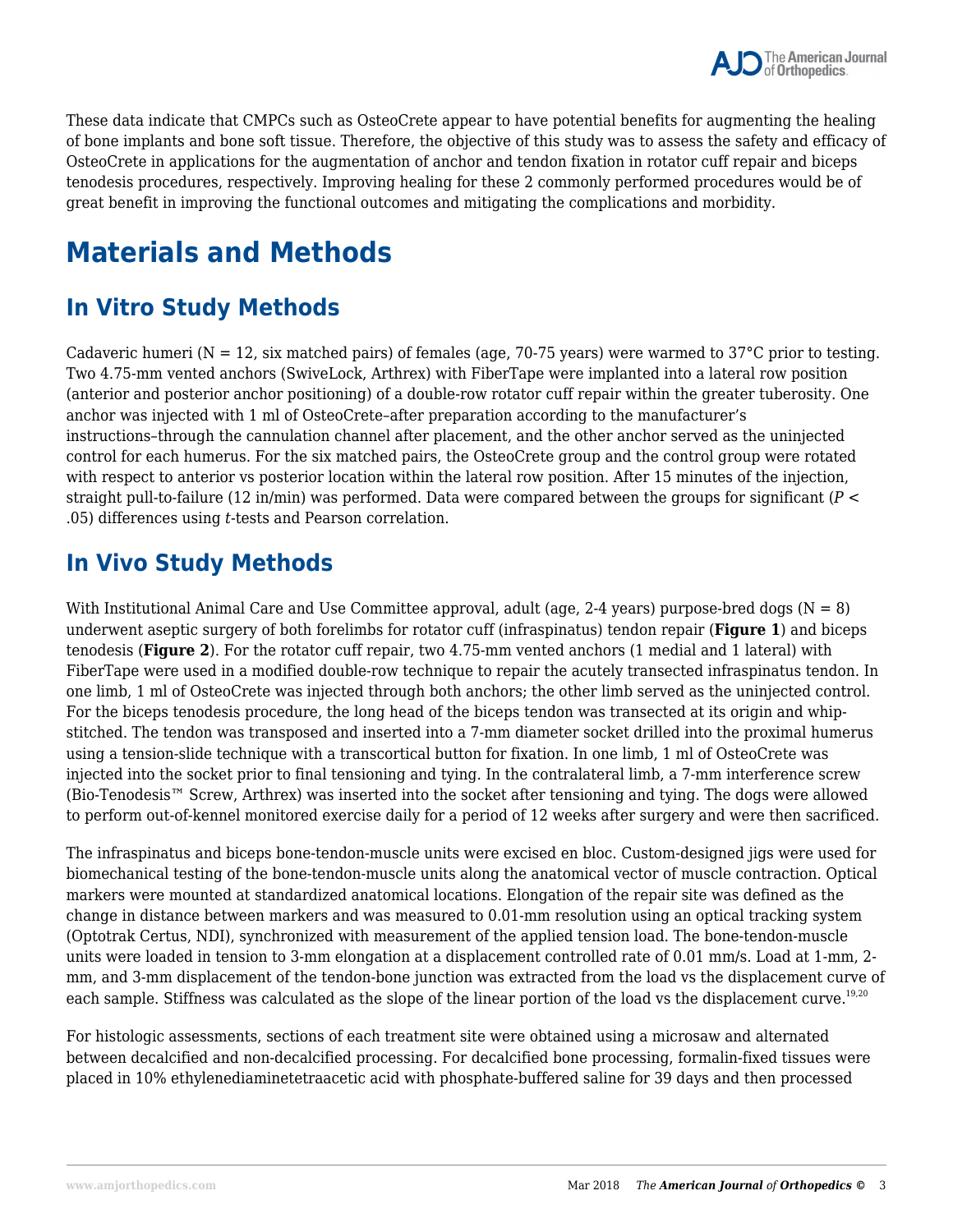routinely for the assessment of sections stained with hematoxylin and eosin (H&E), toluidine blue, and picrosirius red. For non-decalcified bone processing, the tissues were dehydrated through a series of graded ethyl alcohol solutions, embedded in PMMA, sectioned, and stained with toluidine blue and Goldner's trichrome. Two pathologists who were blinded to the clinical application and the differences between techniques assessed the histologic sections and scored each section using the modified Bonar score that assesses cell morphology, collagen arrangement, cellularity, vascularity, and extracellular matrix using a 15-point scale, where a higher score indicates more pathology. $^{21}$ 

Categorical data were compared for detecting statistically significant differences using the rank sum test. Continuous data were compared for identifying statistically significant differences using the *t*-test or one-way ANOVA. Significance was set at *P* < .05.

### **Results**

### **In Vitro Results**

OsteoCrete-augmented anchors (mean = 225 N; range, 158-287 N) had significantly (*P* < .001) higher pull-out load-to-failure compared to that in the uninjected controls (mean = 161 N; range, 68-202 N), which translated to a 50% mean increase (range, 3%-134%) in load-to-failure (**Table 1**). For humeri with reduced bone quality (control anchors that failed at <160 N, 4 humeri), the mean increase in load-to-failure for OsteoCrete-augmented anchors was 99% (range, 58%-135%), with the difference between mean values being again significantly different (OsteoCrete mean = 205 N; control mean = 110 N, *P* < .001). When the control and OsteoCrete load-to-failure values were compared using Pearson correlation, a significantly strong positive correlation ( $r = 0.66$ ,  $P = 0.02$ ) was detected. When the control load-to-failure values were compared with its percent increase value when OsteoCrete was used, there was a significantly very strong negative correlation (r = −0.90, *P* < .001).

### **In Vivo Results**

No intraoperative or postoperative complications were noted. All repairs were found to be intact based on the gross assessment and the completed biomechanical testing without failure. No statistically significant (*P* > 0.3) biomechanical differences were found between the techniques (**Table 2**). Histologic assessments showed low-tomild pathology scores for all sites with no statistically significant  $(P > 0.3)$  differences between the techniques (Table 2). Both control and OsteoCrete rotator cuff repairs demonstrated tendon-to-bone integration via fibrous connective tissue attachment to bone. All anchors were in place with no evidence for loosening, tunnel expansion, or cyst formation. OsteoCrete-augmented anchor repairs were associated with cement remaining within their lumens along with a thin layer of cement interposed between the anchor and the bone interface around their entire periphery. The cement-bone interface was discrete with typical inflammatory cell infiltrate without evidence for infection, membrane or cyst formation, or other untoward pathologic responses. In the OsteoCrete biceps tenodesis group, the tendons filled the tunnels with a thin layer of cement remaining interposed between the tendon and the bone interface around the entire periphery. The tendon-cement-bone interface was discrete with typical inflammatory cell infiltrates and without evidence for infection, membrane or cyst formation, or other untoward pathologic responses. Tendon-to-bone integration was not observed in the control or OsteoCrete biceps tenodesis groups at the 12-week study endpoint. Representative histologic images of the rotator cuff tendon repairs and biceps tenodesis procedures are shown in **Figures 3A, 3B** and **Figures 4A, 4B**, respectively.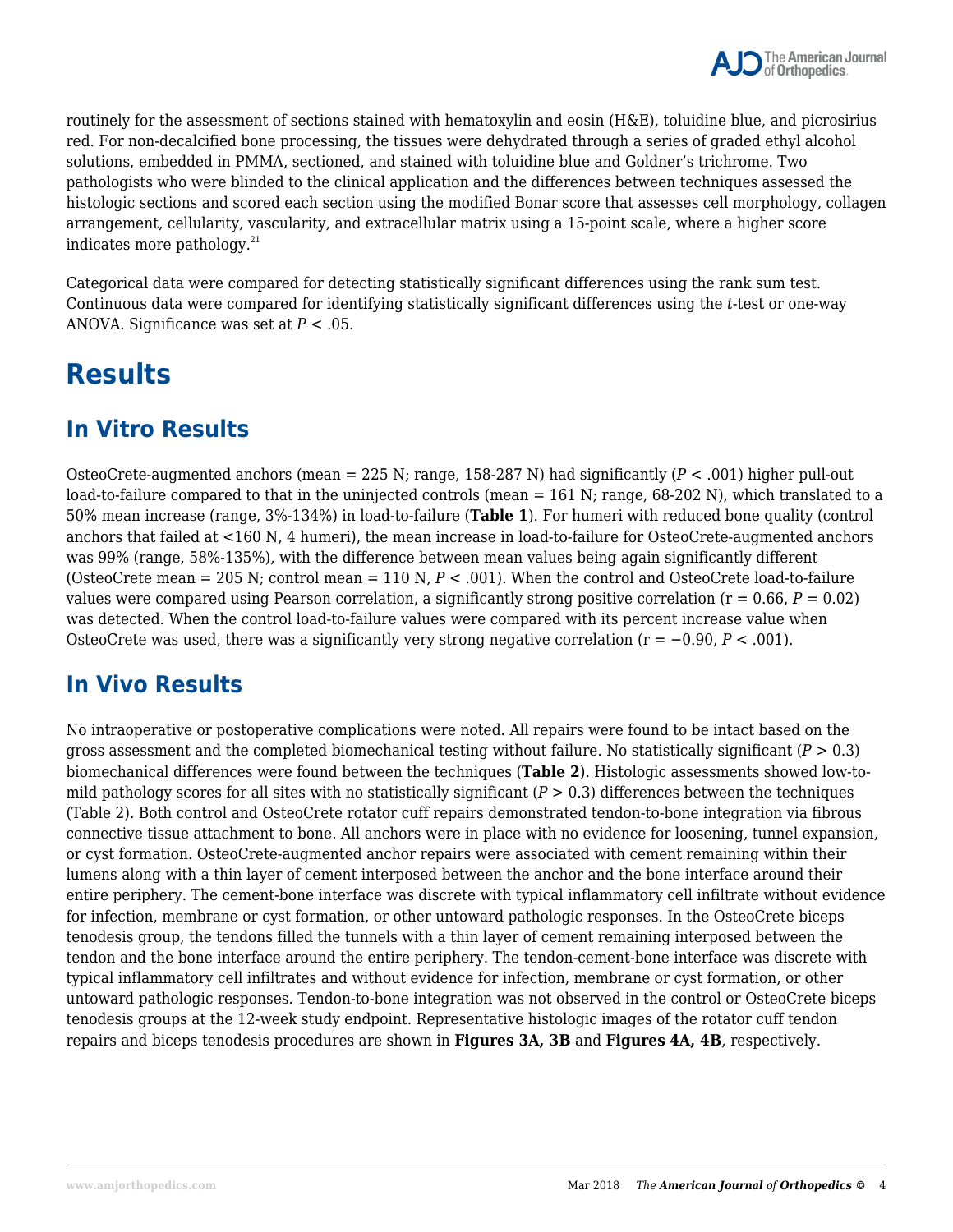

## **Discussion**

The results of this study highlight the safety and efficacy of OsteoCrete in applications for the augmentation of anchor and tendon fixation in rotator cuff repair and biceps tenodesis procedures, respectively. Anchors augmented with OsteoCrete resulted in significantly increased load-to-failure pull-out strength 15 minutes after insertion. In addition, a very strong negative correlation was found between the percentage of improved load-tofailure after OsteoCrete injection and the bone quality of the humerus, which was based on the control load-tofailure values. In the validated preclinical model used in this study, OsteoCrete-based fixation was found to be noninferior to current standard-of-care techniques and was not associated with any untoward pathologic responses of humeral bone, rotator cuff tendon, or biceps tendon based on the biomechanical and histologic analyses. These data highlight the functional efficacy and biocompatibility of OsteoCrete when used for these common indications.

More than 270,000 rotator cuff procedures have been reported to be performed in the US annually (average patient age: 61 years for women, 56 years for men).<sup>22</sup> Rotator cuff repair procedures have been associated with a 20% failure rate, with one of the causes being related to an inability for the tendon to heal, even with strong initial fixation.<sup>23</sup> Rotator cuff repair techniques are being continuously optimized with the goal of improving patient outcomes. This goal is being realized, primarily with respect to re-tear rates.<sup>24,25</sup> However, even with advanced techniques, there are still relatively high rates of failure reported, with increasing patient age serving as one of the primary negative prognostic factors.<sup>26</sup> An older patient population is associated with decreased bone mass and strength, and postmenopausal females have decreased bone quality; these factors are associated with higher rotator cuff failure rates due to poor tendon healing, with anchor fixation failure also playing a role.<sup>27-29</sup> Therefore, it is critically important to develop methods for augmenting implant and tendon fixation to bone to achieve functional healing. The results of this study suggest that OsteoCrete provides a valid method for accomplishing this goal based on the observation that proximal humeral anchor fixation was improved by 50% in load-to-failure 15 minutes post-injection with an even more profound impact on the anchors placed in poor-quality bone (99% increased load-to-failure 15 minutes post-injection). It is probable that the degree of improvement in fixation strength would be even greater 1 day after fixation, since the strength of OsteoCrete continues to increase over the first 30 hours of curing.

Based on the preclinical animal model data of this study, OsteoCrete augmentation of rotator cuff anchor fixation had no untoward effects on tendon healing or function and can be considered as safe for use. Previously published data also suggest that OsteoCrete may improve osseous replacement of anchors as a result of magnesium ion release, which can drive adjacent attachment and growth of osteoblasts, leading to enhanced new bone formation. $9-16,18$  As such, surgeons may consider this means of anchor augmentation in situations of questionable or poor-quality bone and/or when accelerated postoperative rehabilitation protocols are desired.

A very low early incidence failure rate (1.2%) has been reported when a distal biceps tendon rupture is repaired using cortical suspensory fixation in conjunction with an interference screw.<sup>30</sup> When an early re-rupture does occur, the most common explanation for failure tends to be a lack of patient compliance, with excessive force being placed on the repair.<sup>31</sup> This study was not meant to investigate the methods to increase the strength of a biceps tendon repair using OsteoCrete but instead to replace the interference screw with OsteoCrete in a safe and noninferior manner. Primary fixation was still dependent on cortical suspensory fixation; however, OsteoCrete was used to help aid in stabilization of the tendon without the need for interference screw fixation. Although rare, osteolysis and perianchor cyst formation have been reported adjacent to nonbiodegradable anchors (PEEK), along with several types of biodegradable anchors (PLLA, hydroxyapatite plus PLLA, β-tricalcium phosphate plus PLLA, and polyglycolic acid; the latter of the 3 resulted in the lowest incidence of perianchor cyst formation) in the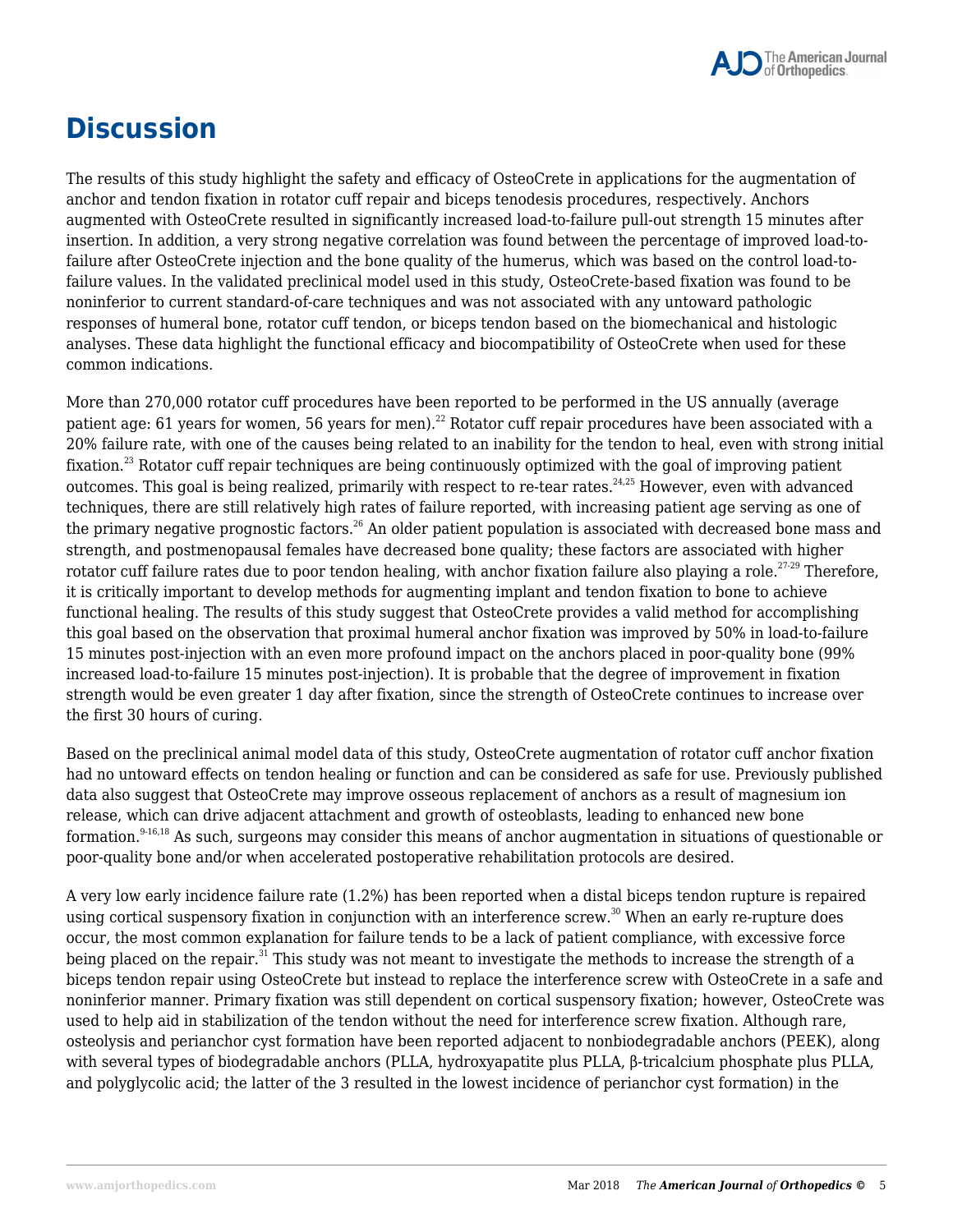shoulder and elbow.32-34 Whenever osteolysis or cyst formation occurs around an anchor, it leads to decreased bone volume and potential adjacent bone weakness, which may act as a stress riser, thus increasing the risk for fracture. This potential is probably more of a concern within the proximal radius where there is a decreased amount of bone stock around the anchor. $34$ 

In this study, a short-term 12-week analysis revealed no significant differences in the nondestructive biomechanical testing and histologic analysis results between the use of OsteoCrete and the use of a tenodesis anchor. These results indicate the potential for using OsteoCrete as an anchor replacement. The biceps tendon did not react negatively to the OsteoCrete material, which indicated that OsteoCrete can be used adjacent to tendons without the concern of weakening the tendon due to an inflammatory reaction. This being said, tendon-to-bone integration was not evident at this early time point. It would be helpful to further explore the potential of this technique with a longer-term study investigating tendon-to-bone integration in more detail. Ideally, a long-term study would reveal an increased amount of new bone formation within the socket when compared to that with the anchor comparison, similar to the results reported by Gulotta and colleagues<sup>16</sup> when using a tendon for ACL reconstruction with OsteoCrete.

We do note several limitations in this study. The dogs used in this study were healthy with normal bone and tendon morphology, the tendons were transected and repaired during the course of the same surgery, and only 1 early time point was evaluated. Additional investigations continuing the characterization of these clinical applications using an osteopenic or osteoporotic preclinical model with chronic tendon pathology and longer-term evaluation are now warranted based on the positive findings of this initial work.

### **Conclusion**

OsteoCrete augmentation significantly improved initial rotator cuff anchor fixation (human in vitro) and was safe and effective for anchor and tendon fixation in rotator cuff tendon repair and biceps tenodesis procedures (canine in vivo), respectively, when compared with the current standard-of-care. Of note, the significant improvements associated with OsteoCrete were the greatest in poor-quality bone. Based on these results and considering the previously discussed limitations, it can be concluded that OsteoCrete has the potential for safely providing improved suture anchor and tissue fixation in patients with poor bone or tissue quality. Further in vivo study toward potential clinical applications is warranted.

# **Key Info**

## **Figures/Tables**

Figures / Tables: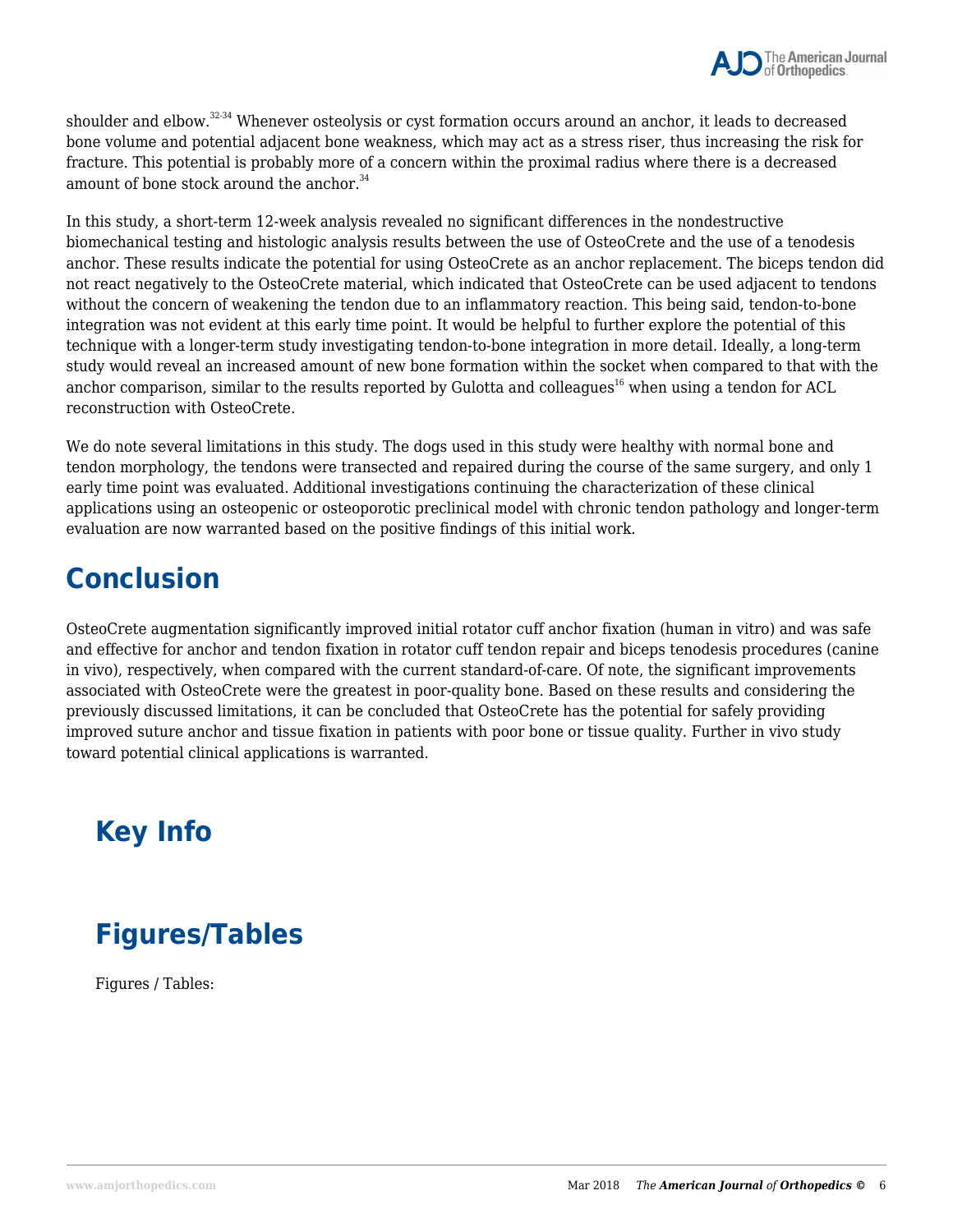

#### **[roller0318\\_f1.png](https://www.amjorthopedics.com/file/roller0318f1png)**



Figure 1. Rotator cuff (infraspinatus) tendon repair with OsteoCrete (Bone Solutions Incorporated) augmentation.

#### **[roller0318\\_f2.png](https://www.amjorthopedics.com/file/roller0318f2png)**



#### **Table 1. Cadaveric Lateral Row Rotator Cuff Anchor Pull-To-Failure; Testing Occurred 15 Minutes Post-Injection**

| Humerus No. Control $(N)$                    |        | $\ $ OsteoCrete (N) <sup>a</sup> $\ $ Percent Increase $\ $ |
|----------------------------------------------|--------|-------------------------------------------------------------|
| $\sqrt{1\text{-Right (PA)}}$ $\sqrt{197.28}$ | 278.73 | $\frac{141}{6}$                                             |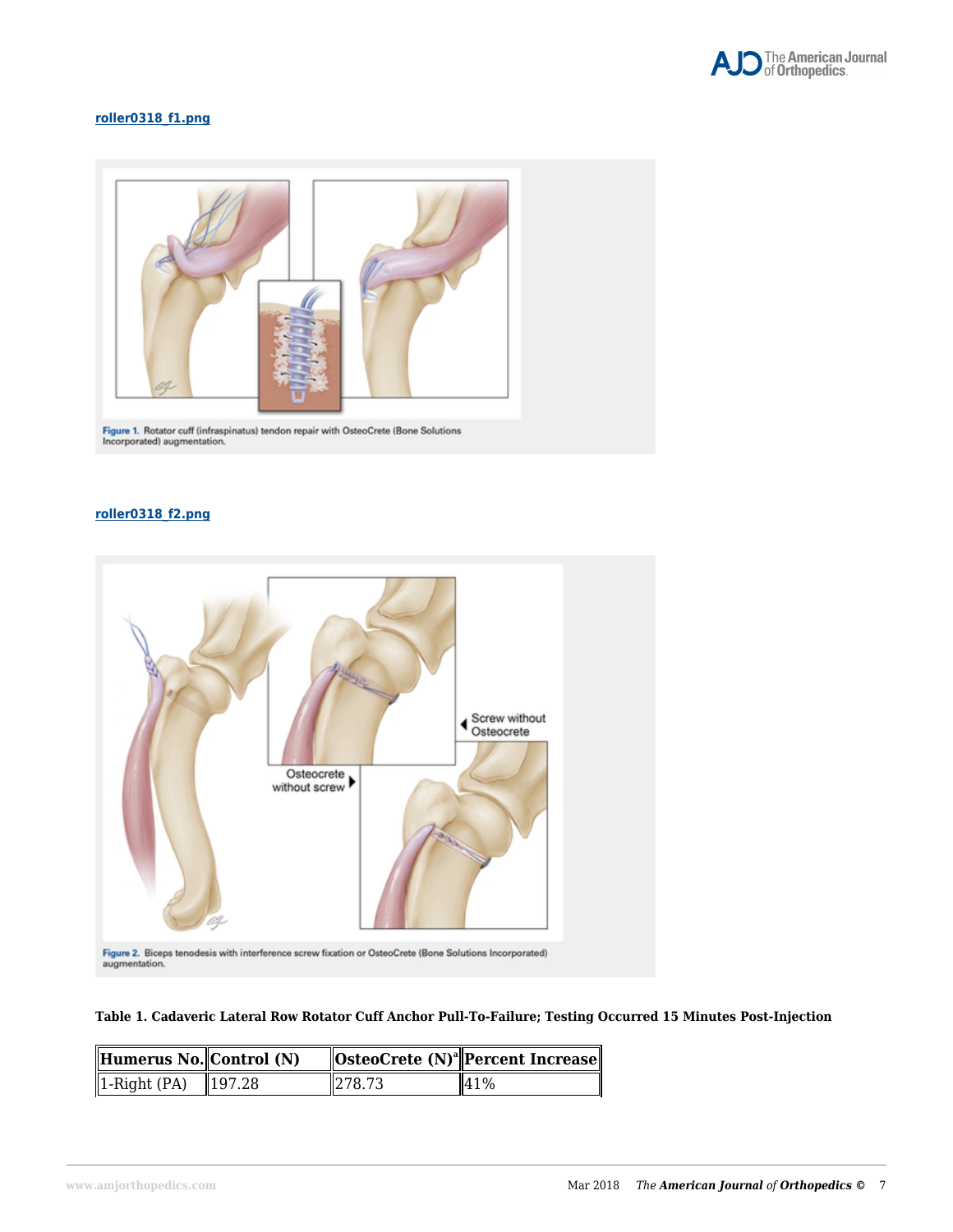| Average                  |        | $160.77 + 45.60$   225.17 + 43.08   50% + 44 |      |
|--------------------------|--------|----------------------------------------------|------|
| $\parallel$ 6-Left (AP)  | 199.99 | 286.91                                       | 43%  |
| 6-Right (PA)             | 171.03 | 266.14                                       | 56%  |
| $\parallel$ 5-Left (AP)  | 146.61 | 247.37                                       | 69%  |
| $\parallel$ 5-Right (PA) | 173.30 | 220.59                                       | 27%  |
| $\parallel$ 4-Left (AP)  | 201.95 | 209.42                                       | 4%   |
| $\parallel$ 4-Right (PA) | 195.81 | 248.12                                       | 27%  |
| $3$ -Left (AP)           | 74.24  | 173.08                                       | 133% |
| $\parallel$ 3-Right (PA) | 67.70  | 158.31                                       | 134% |
| $\ $ 2-Left (AP)         | 170.10 | 175.57                                       | 3%   |
| $\ $ 2-Right (PA)        | 178.60 | 196.03                                       | 10%  |
| $\sqrt{1}$ -Left (AP)    | 152.62 | 241.72                                       | 58%  |

<sup>a</sup>OsteoCrete (Bone Solutions Incorporated) resulted in significantly increased ( $P < 0.001$ ) pull-to-failure. Abbreviations: AP, control anchor located in anterior position, OsteoCrete anchor located in posterior position; PA, control anchor located in posterior position, OsteoCrete anchor located in anterior position.

| Table 2. Biomechanical Testing And Histologic Scoring Of Rotator Cuff And Biceps Tendon Repairs In A Preclinical |  |
|------------------------------------------------------------------------------------------------------------------|--|
| Model                                                                                                            |  |

| Procedure                                                           | Force $(N)$<br>$\ $ at 1 mm | $\parallel 2$ mm                                | <b>Force (N) at Force (N) at Stiffness</b><br>$\parallel$ 3 mm | $\ $ (N/mm)                     | Histologic<br><i><b>Score</b></i> |
|---------------------------------------------------------------------|-----------------------------|-------------------------------------------------|----------------------------------------------------------------|---------------------------------|-----------------------------------|
| Rotator Cuff - Control                                              | $14.0 + 3.3$                | $\parallel$ 19.3 + 5.5                          | $\ 25.0 + 7.0\ $                                               | $\parallel$ 5.4 + 2.0           | $ 4.6 + 1.1 $                     |
| Rotator Cuff - OsteoCrete<br><b>Cone Solutions</b><br>Incorporated) | $14.8 + 3.7$                | $\ 20.4 + 6.0\ $                                | $ 26.4 + 8.5 $                                                 | $\parallel 6.3 + 2.5 \parallel$ | $\parallel$ 3.9 + 1.7             |
| Biceps - Control                                                    | $ 23.1 + 6.2 $              | $\parallel$ 35.5 + 8.5                          | $\parallel$ 52.6 + 15.0 $\parallel$ 17.8 + 6.4                 |                                 | $3.4 + 1.2$                       |
| Biceps - OsteoCrete                                                 | $122.4 + 7.3$               | $\parallel$ 36.8 + 10.1 $\parallel$ 57.8 + 16.0 |                                                                | $\parallel$ 21.1 + 8.5          | $3.4 + 0.7$                       |

There were no significant differences (*P* < 0.05) between groups. Histologic scoring based on a 15-point scale with higher scores indicating more pathology.

#### **[roller0318\\_f3.png](https://www.amjorthopedics.com/file/roller0318f3png)**



Figure 3. (A) Control and (B) OsteoCrete (Bone Solutions Incorporated) rotator cuff repair histologic sections stained with<br>Goldner's trichrome.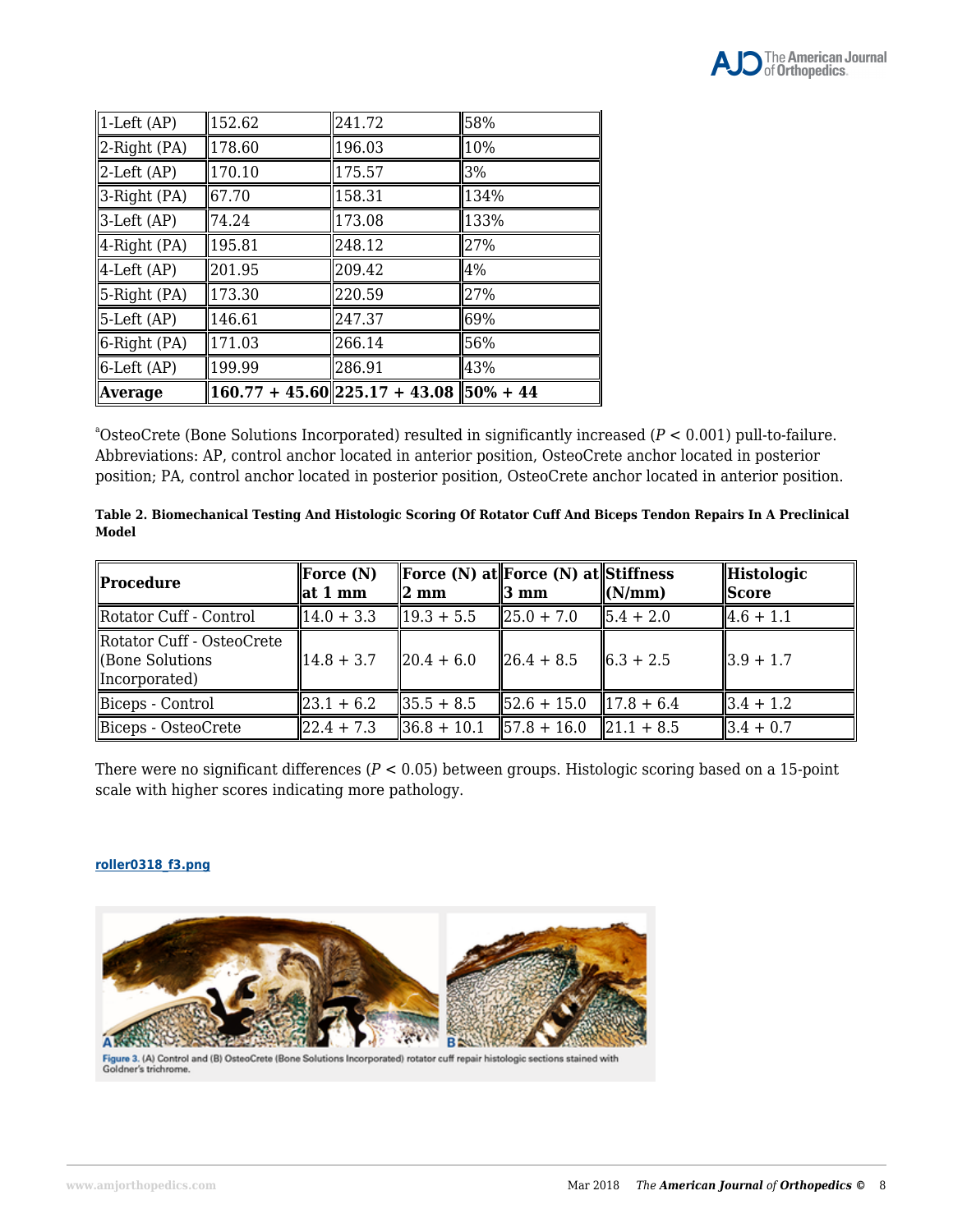

#### **[roller0318\\_f4.png](https://www.amjorthopedics.com/file/roller0318f4png)**



Figure 4. (A) Control and (B) OsteoCrete (Bone Solutions Incorporated) biceps tenodesis histologic sections stained with Goldner's trichrome

## **References**

### **References**

1. Russell TA, Leighton RK, Group A-BTPFS. Comparison of autogenous bone graft and endothermic calcium phosphate cement for defect augmentation in tibial plateau fractures. A multicenter, prospective, randomized study. *J Bone Joint Surg Am.* 2008; 90(10):2057-2061. doi:10.2106/JBJS.G.01191.

2. Egol KA, Sugi MT, Ong CC, Montero N, Davidovitch R, Zuckerman JD. Fracture site augmentation with calcium phosphate cement reduces screw penetration after open reduction-internal fixation of proximal humeral fractures. *J Shoulder Elbow Surg.* 2012; 21(6):741-748. doi:10.1016/j.jse.2011.09.017.

3. Cassidy C, Jupiter JB, Cohen M, et al. Norian SRS cement compared with conventional fixation in distal radial fractures. A randomized study. *J Bone Joint Surg Am.* 2003;85-A(11):2127-2137.

4. Mattsson P, Alberts A, Dahlberg G, Sohlman M, Hyldahl HC, Larsson S. Resorbable cement for the augmentation of internally-fixed unstable trochanteric fractures. A prospective, randomised multicentre study. *J Bone Joint Surg Br.* 2005;87(9):1203-1209.

5. Cohen SB, Sharkey PF. Subchondroplasty for treating bone marrow lesions. *J Knee Surg.* 2016;29(07):555-563. doi:10.1302/0301-620X.87B9.15792.

6. Guida P, Ragozzino R, Sorrentino B, et al. Three-in-One minimally invasive approach to surgical treatment of pediatric pathological fractures with wide bone loss through bone cysts: ESIN, curettage and packing with injectable HA bone substitute. A retrospective series of 116 cases. *Injury.* 2016;47(6):1222-1228. doi:10.1016/j.injury.2016.01.006.

7. Maestretti G, Sutter P, Monnard E, et al. A prospective study of percutaneous balloon kyphoplasty with calcium phosphate cement in traumatic vertebral fractures: 10-year results. *Eur Spine J.* 2014;23(6):1354-1360. doi:10.1007/s00586-014-3206-1.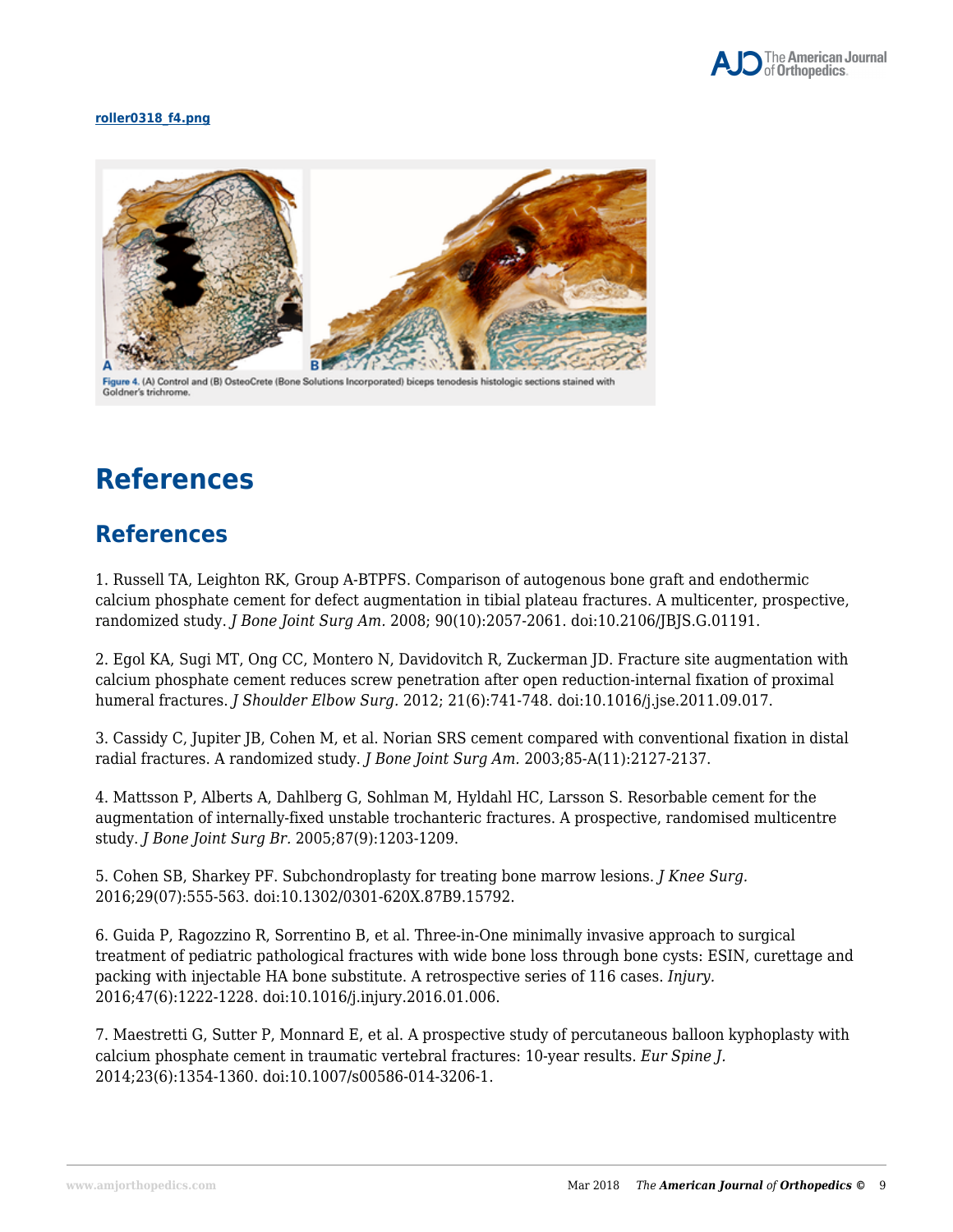

8. Nakano M, Hirano N, Zukawa M, et al. Vertebroplasty using calcium phosphate cement for osteoporotic vertebral fractures: study of outcomes at a minimum follow-up of two years. *Asian Spine J.* 2012;6(1):34-42. doi:10.4184/asj.2012.6.1.34.

9. Jia J, Zhou H, Wei J, et al. Development of magnesium calcium phosphate biocement for bone regeneration. *J R Soc Interface.* 2010;7(49):1171-1180. doi:10.1098/rsif.2009.0559.

10. Wu F, Wei J, Guo H, Chen F, Hong H, Liu C. Self-setting bioactive calcium-magnesium phosphate cement with high strength and degradability for bone regeneration. *Acta Biomater.* 2008;4(6):1873-1884. doi:10.1016/j.actbio.2008.06.020.

11. Zeng D, Xia L, Zhang W, et al. Maxillary sinus floor elevation using a tissue-engineered bone with calcium-magnesium phosphate cement and bone marrow stromal cells in rabbits. *Tissue Eng Part A.* 2012;18(7-8):870-881. doi:10.1089/ten.TEA.2011.0379.

12. Yoshizawa S, Brown A, Barchowsky A, Sfeir C. Magnesium ion stimulation of bone marrow stromal cells enhances osteogenic activity, simulating the effect of magnesium alloy degradation. *Acta Biomater.* 2014;10(6):2834-2842. doi:10.1016/j.actbio.2014.02.002.

13. Liao J, Qu Y, Chu B, Zhang X, Qian Z. Biodegradable CSMA/PECA/Graphene porous hybrid scaffold for cartilage tissue engineering. *Sci Rep.* 2015;5:9879. doi:10.1038/srep09879.

14. Hirvinen LJ, Litsky AS, Samii VF, Weisbrode SE, Bertone AL. Influence of bone cements on bone-screw interfaces in the third metacarpal and third metatarsal bones of horses. *Am J Vet Res.* 2009;70(8):964-972. doi:10.2460/ajvr.70.8.964.

15. Waselau M, Samii VF, Weisbrode SE, Litsky AS, Bertone AL. Effects of a magnesium adhesive cement on bone stability and healing following a metatarsal osteotomy in horses. *Am J Vet Res.* 2007;68(4):370-378. doi:10.2460/ajvr.68.4.370.

16. Gulotta LV, Kovacevic D, Ying L, Ehteshami JR, Montgomery S, Rodeo SA. Augmentation of tendon-tobone healing with a magnesium-based bone adhesive. *Am J Sports Med.* 2008;36(7):1290-1297. doi:10.1177/0363546508314396.

17. Kim MS, Kovacevic D, Milks RA, et al. Bone graft substitute provides metaphyseal fixation for a stemless humeral implant. *Orthopedics.* 2015;38(7):e597-e603. doi:10.3928/01477447-20150701-58.

18. Schendel SA, Peauroi J. Magnesium-based bone cement and bone void filler: preliminary experimental studies. *J Craniofac Surg.* 2009;20(2):461-464. doi:10.1097/SCS.0b013e31819b9819.

19. Pfeiffer FM, Smith MJ, Cook JL, Kuroki K. The histologic and biomechanical response of two commercially available small glenoid anchors for use in labral repairs. *J Shoulder Elbow Surg.* 2014;23(8):1156-1161. doi:10.1016/j.jse.2013.12.036.

20. Smith MJ, Cook JL, Kuroki K, et al. Comparison of a novel bone-tendon allograft with a human dermisderived patch for repair of chronic large rotator cuff tears using a canine model. *Arthroscopy.* 2012;28(2):169-177. doi:10.1016/j.arthro.2011.08.296.

21. Fearon A, Dahlstrom JE, Twin J, Cook J, Scott A. The Bonar score revisited: region of evaluation significantly influences the standardized assessment of tendon degeneration. *J Sci Med Sport.*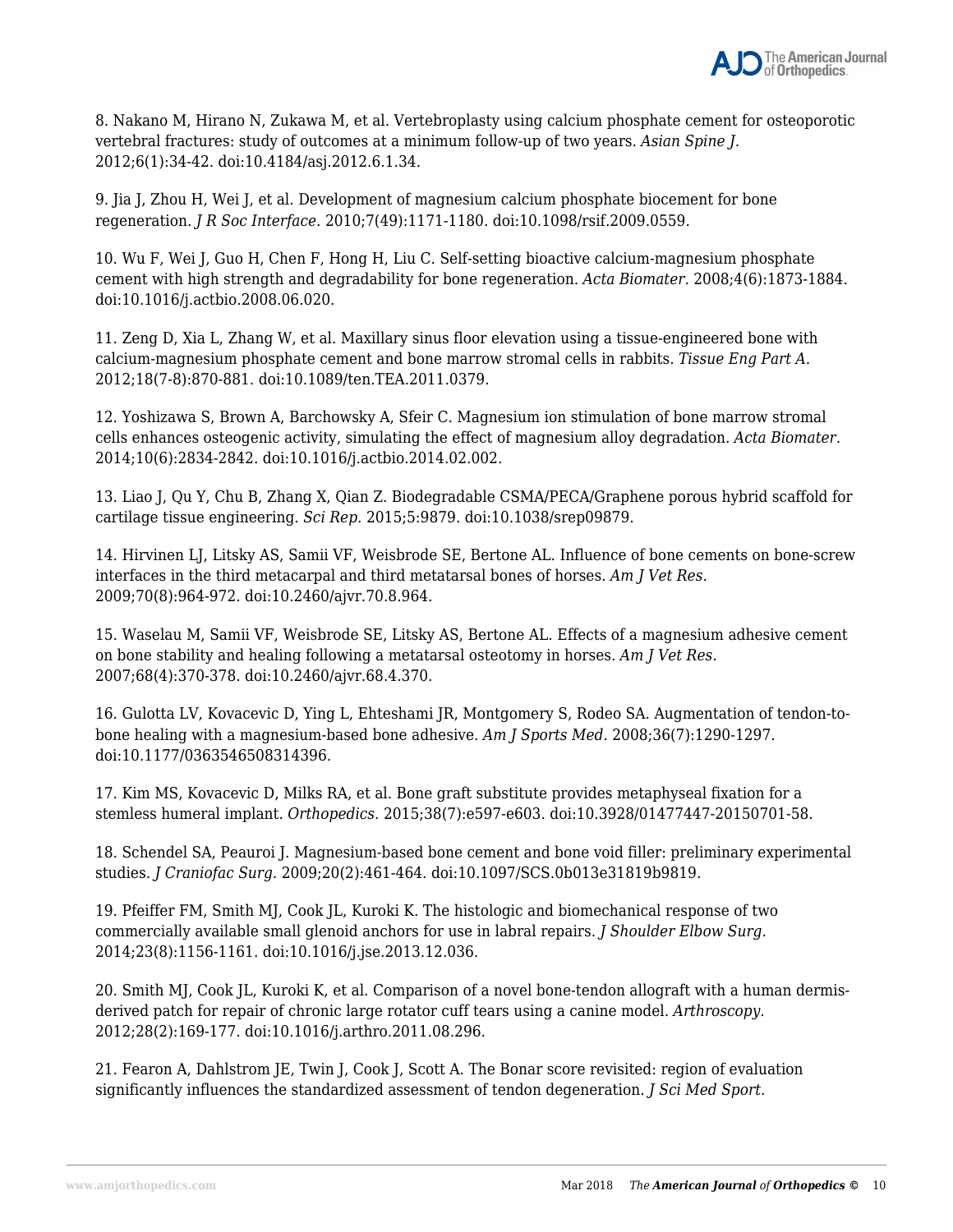2014;17(4):346-350. doi:10.1016/j.jsams.2013.07.008.

22. Colvin AC, Egorova N, Harrison AK, Moskowitz A, Flatow EL. National trends in rotator cuff repair. *J Bone Joint Surg Am.* 2012;94(3):227-233. doi:10.2106/JBJS.J.00739.

23. Lädermann A, Denard PJ, Burkhart SS. Management of failed rotator cuff repair: a systematic review. *J ISAKOS.* 2016;1(1):32-37. doi:10.1136/jisakos-2015-000027.

24. Franceschi F, Papalia R, Franceschetti E, et al. Double-Row repair lowers the retear risk after accelerated rehabilitation. *Am J Sports Med.* 2016;44(4):948-956. doi:10.1177/0363546515623031.

25. Wang E, Wang L, Gao P, Li Z, Zhou X, Wang S. Single-versus double-row arthroscopic rotator cuff repair in massive tears. *Med Sci Monit.* 2015;21:1556-1561. doi:10.12659/MSM.893058.

26. Abtahi AM, Granger EK, Tashjian RZ. Factors affecting healing after arthroscopic rotator cuff repair. *World J Orthop.* 2015;6(2):211-220. doi:10.5312/wjo.v6.i2.211.

27. Chung SW, Oh JH, Gong HS, Kim JY, Kim SH. Factors affecting rotator cuff healing after arthroscopic repair: osteoporosis as one of the independent risk factors. *Am J Sports Med.* 2011;39(10):2099-2107. doi:10.1177/0363546511415659.

28. Tsiouri C, Mok DH. Early pullout of lateral row knotless anchor in rotator cuff repair. *Int J Shoulder Surg.* 2009;3(3):63-65. doi:10.4103/0973-6042.59972.

29. Boskey AL, Coleman R. Aging and bone. *J Dent Res.* 2010;89(12):1333-1348. doi:10.1177/0022034510377791.

30. Cusick MC, Cottrell BJ, Cain RA, Mighell MA. Low incidence of tendon rerupture after distal biceps repair by cortical button and interference screw. *J Shoulder Elbow Surg.* 2014;23(10):1532-1536. doi:10.1016/j.jse.2014.04.013.

31. Hinchey JW, Aronowitz JG, Sanchez-Sotelo J, Morrey BF. Re-rupture rate of primarily repaired distal biceps tendon injuries. *J Shoulder Elbow Surg.* 2014;23(6):850-854. doi:10.1016/j.jse.2014.02.006.

32. Shahrulazua A, Duckworth D, Bokor DJ. Perianchor radiolucency following PEEK suture anchor application associated with recurrent shoulder dislocation: a case report. *Clin Ter.* 2014;165(1):31-34. doi:10.7471/CT.2014.1658.

33. Kim SH, Kim dY, Kwon JE, Park JS, Oh JH. Perianchor cyst formation around biocomposite biodegradable suture anchors after rotator cuff repair. *Am J Sports Med.* 2015;43(12):2907-2912. doi:10.1177/0363546515608484

34. Potapov A, Laflamme YG, Gagnon S, Canet F, Rouleau DM. Progressive osteolysis of the radius after distal biceps tendon repair with the bioabsorbable screw. *J Shoulder Elbow Surg.* 2011;20(5):819-826. doi:10.1016/j.jse.2011.02.021.